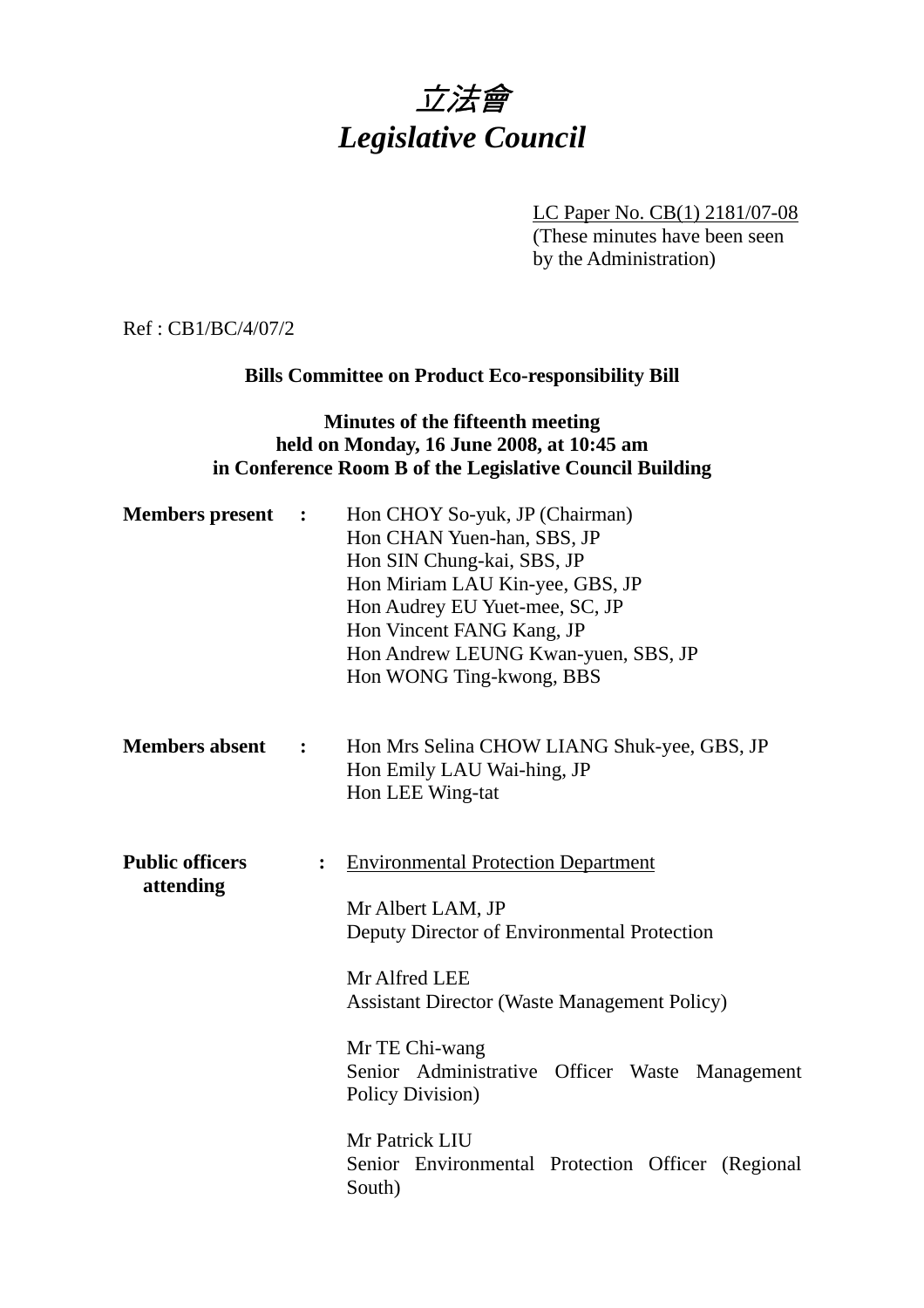## Department of Justice

Miss Shandy LIU Senior Government Counsel Law Drafting Division

| <b>Clerk in attendance:</b>  | Miss Becky YU<br>Chief Council Secretary (1)1 |
|------------------------------|-----------------------------------------------|
| <b>Staff in attendance :</b> | Miss Kitty CHENG<br>Assistant Legal Adviser 5 |
|                              | Mrs Mary TANG                                 |

Senior Council Secretary (1)2

## **I Meeting with the Administration**

l

| (LC Paper No. CB(1) $1801/07-08(02)$ -- List of follow-up actions arising from    |                                         |
|-----------------------------------------------------------------------------------|-----------------------------------------|
|                                                                                   | the discussion on 5 June 2008           |
| LC Paper No. CB(1) $1857/07-08(01)$ --                                            | List of follow-up actions arising from  |
|                                                                                   | the discussion on 10 June 2008<br>at    |
|                                                                                   | $1:00$ pm                               |
| LC Paper No. CB $(1)$ 1857/07-08 $(02)$ -- List of follow-up actions arising from |                                         |
|                                                                                   | the discussion on 10 June 2008 at       |
|                                                                                   | $4:30 \text{ pm}$                       |
| LC Paper No. $CB(1)$ 1894/07-08(01) -- List of follow-up actions arising from     |                                         |
|                                                                                   | the discussion on 12 June 2008          |
| LC Paper No CB $(1)$ 1918/07-08 $(01)$<br>$\mathbb{H}^{\mathbb{H}}$               | Further submission from Hong Kong       |
|                                                                                   | Management Association<br>Retail        |
|                                                                                   | (English version only)                  |
| LC Paper No CB(1) 1918/07-08(02)                                                  | -- Administration's response to list of |
|                                                                                   | follow-up actions arising from the      |
|                                                                                   | discussion on 5 June 2008               |
| LC Paper No CB(1) 1918/07-08(03)<br>$\overline{\phantom{a}}$                      | Administration's response to list of    |
|                                                                                   | follow-up actions arising from the      |
|                                                                                   | discussion<br>10 June 2008<br>on<br>at  |
|                                                                                   | $1:00 \text{ pm}$                       |
| LC Paper No CB $(1)$ 1918/07-08 $(04)$<br>$\mathbb{L}^{\perp}$                    | Administration's response to list of    |
|                                                                                   | follow-up actions arising from the      |
|                                                                                   | discussion<br>10 June 2008<br>on<br>at  |
|                                                                                   | $4:30 \text{ pm}$                       |
| LC Paper No CB(1) 1918/07-08(05) --                                               | Administration's response to list of    |
|                                                                                   | follow-up actions arising from the      |
|                                                                                   | discussion on 12 June 2008)             |
|                                                                                   |                                         |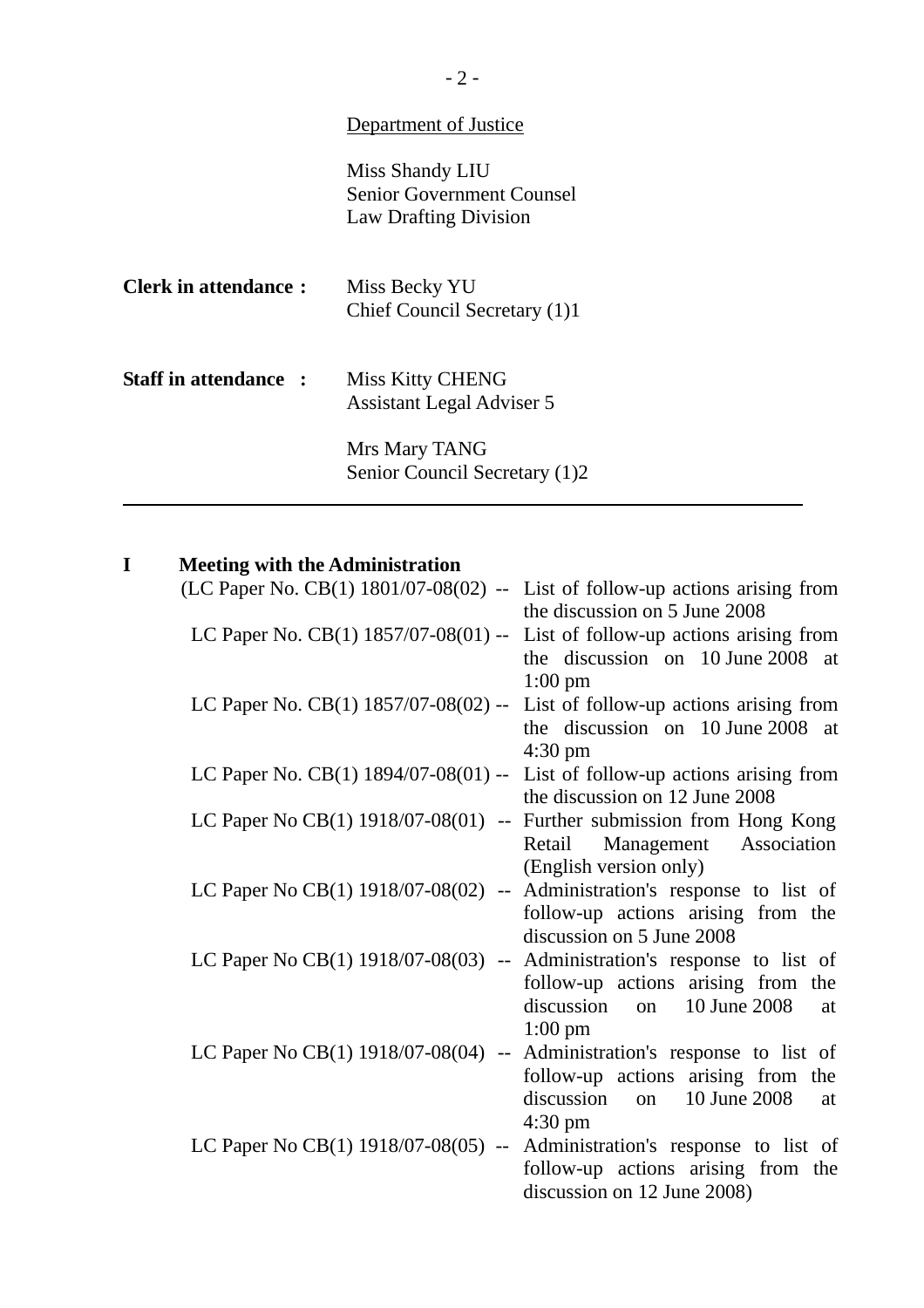The Bills Committee deliberated (Index of proceedings attached at **Annex A**).

2. The Administration was requested to include in the speech to be delivered by the Secretary for the Environment at the resumption of Second Reading debate on the Bill that any change in the level of environmental levy would take effect after the expiry date of the scrutiny period for the relevant amendment under the negative vetting procedure.

#### **II Any other business**

3. There being no other business, the meeting ended at 11:35 am.

Council Business Division 1 Legislative Council Secretariat 16 July 2008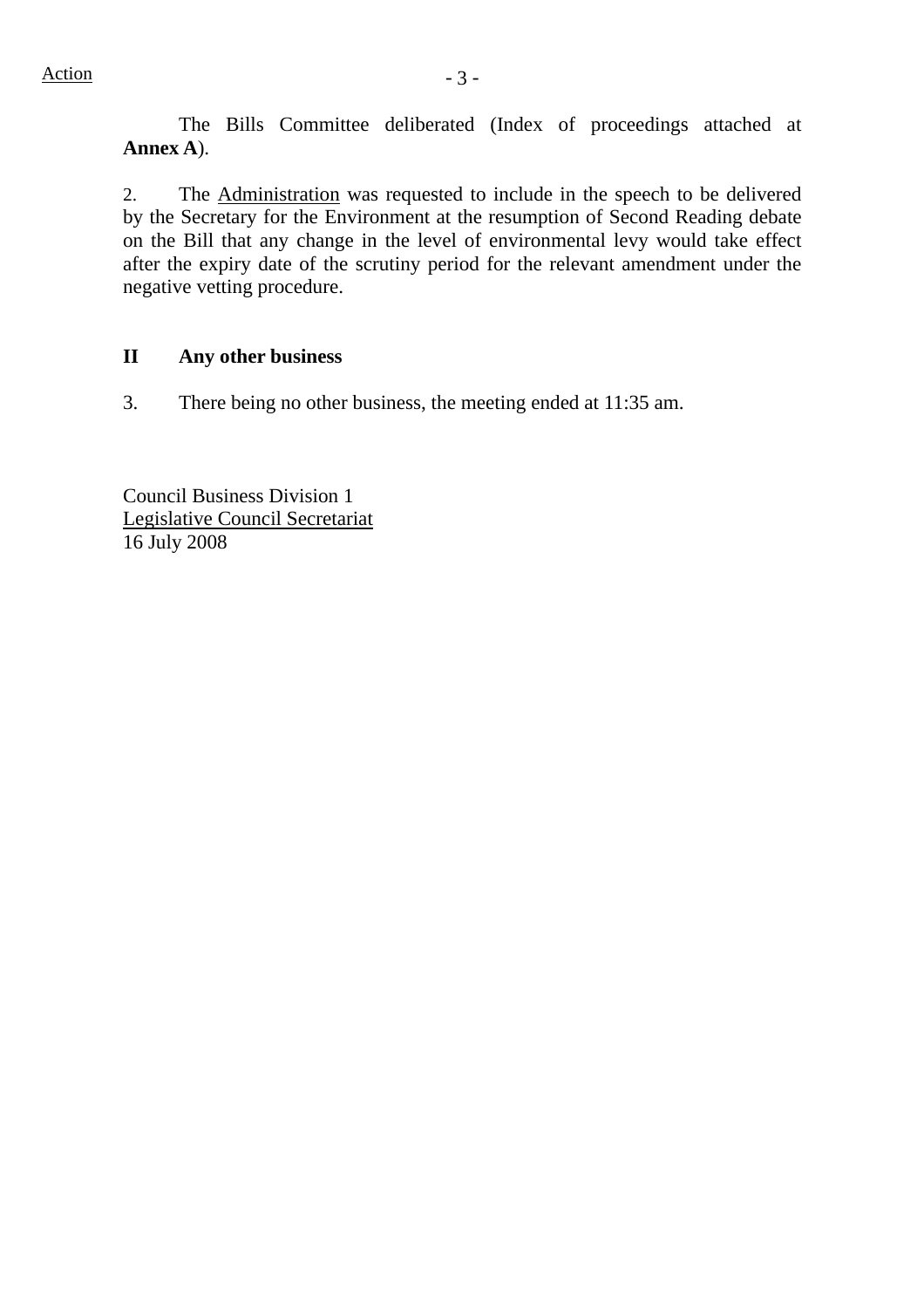#### **Proceedings of the Bills Committee on Product Eco-responsibility Bill Meeting on Monday, 16 June 2008, at 10:45 am in Conference Room B of the Legislative Council Building**

| <b>Time Marker</b> | <b>Speaker</b>                                                                    | Subject(s)                                                                                                                                                                                                                                                                                                                                                                                                                                                                                                                                                                                                                                                          | <b>Action</b>                                                                                                                                                                                                                                                                                                    |
|--------------------|-----------------------------------------------------------------------------------|---------------------------------------------------------------------------------------------------------------------------------------------------------------------------------------------------------------------------------------------------------------------------------------------------------------------------------------------------------------------------------------------------------------------------------------------------------------------------------------------------------------------------------------------------------------------------------------------------------------------------------------------------------------------|------------------------------------------------------------------------------------------------------------------------------------------------------------------------------------------------------------------------------------------------------------------------------------------------------------------|
|                    |                                                                                   |                                                                                                                                                                                                                                                                                                                                                                                                                                                                                                                                                                                                                                                                     | <b>Required</b>                                                                                                                                                                                                                                                                                                  |
| 000000 - 001236    | Chairman<br>Administration<br>Ms Audrey EU<br>Mr WONG Ting-kwong<br>Ms Miriam LAU | Examination of the consolidated version<br>of all the Committee Stage amendments<br>(CSAs) proposed by the Administration<br>(tabled at the meeting and circulated under<br>Annex<br>to<br>Paper<br>LC<br>No.<br>CB(1)1918/07-08)                                                                                                                                                                                                                                                                                                                                                                                                                                   |                                                                                                                                                                                                                                                                                                                  |
|                    |                                                                                   | Administration's explanation on the CSAs<br>to clauses $9$ , 10, 17, 21 and 26 in response<br>to members' requests at the meeting on<br>12 June 2008                                                                                                                                                                                                                                                                                                                                                                                                                                                                                                                |                                                                                                                                                                                                                                                                                                                  |
| 001237 - 002121    | Chairman<br>Ms Miriam LAU<br>Administration                                       | Discussion on the vetting of amendments<br>to Schedule 3                                                                                                                                                                                                                                                                                                                                                                                                                                                                                                                                                                                                            | The<br>Administration<br>to include in the                                                                                                                                                                                                                                                                       |
|                    |                                                                                   | Administration's explanation -                                                                                                                                                                                                                                                                                                                                                                                                                                                                                                                                                                                                                                      | speech to<br>be<br>delivered<br>by                                                                                                                                                                                                                                                                               |
|                    |                                                                                   | (a) there would be sufficient time for<br>members to consider the drafting of<br>and propose<br>amendments<br>where<br>necessary to Schedule 3 under the<br>negative vetting procedure as it<br>concerned only the level of the<br>environmental<br>levy<br>and<br>prior<br>consultation<br>the<br>amendments<br>on<br>would be held; and<br>(b) the Secretary for the Environment<br>(SEN) would include in his speech to<br>be delivered at the resumption of<br>Second Reading debate on the Bill<br>that any change in the level of levy<br>would take effect after completion of<br>scrutiny of the relevant amendment<br>under the negative vetting procedure | <b>SEN</b><br>the<br>at<br>resumption<br>of<br>Second Reading<br>debate on<br>the<br>Bill that<br>any<br>change in the<br>level of<br>levy<br>would<br>take<br>effect after the<br>expiry date of<br>the<br>scrutiny<br>period for the<br>relevant<br>amendment<br>under<br>the<br>negative vetting<br>procedure |
| 002122 - 002848    | Ms Miriam LAU<br>Mr Vincent FANG<br>Chairman                                      | Discussion on the submission from Hong<br>Kong Retail Management Association<br>(HKRMA) regarding registration of retail<br>outlets<br>(LC)<br>Paper<br>No.<br>$CB(1)1918/07-08(01))$<br>Chairman's reference to the summary of                                                                                                                                                                                                                                                                                                                                                                                                                                     |                                                                                                                                                                                                                                                                                                                  |
|                    |                                                                                   | deputations' view (LC<br>Paper<br>No.<br>$CB(1)1032/07-08(03))$<br>regarding<br>the<br>Administration's response to HKRMA's<br>view on the same subject                                                                                                                                                                                                                                                                                                                                                                                                                                                                                                             |                                                                                                                                                                                                                                                                                                                  |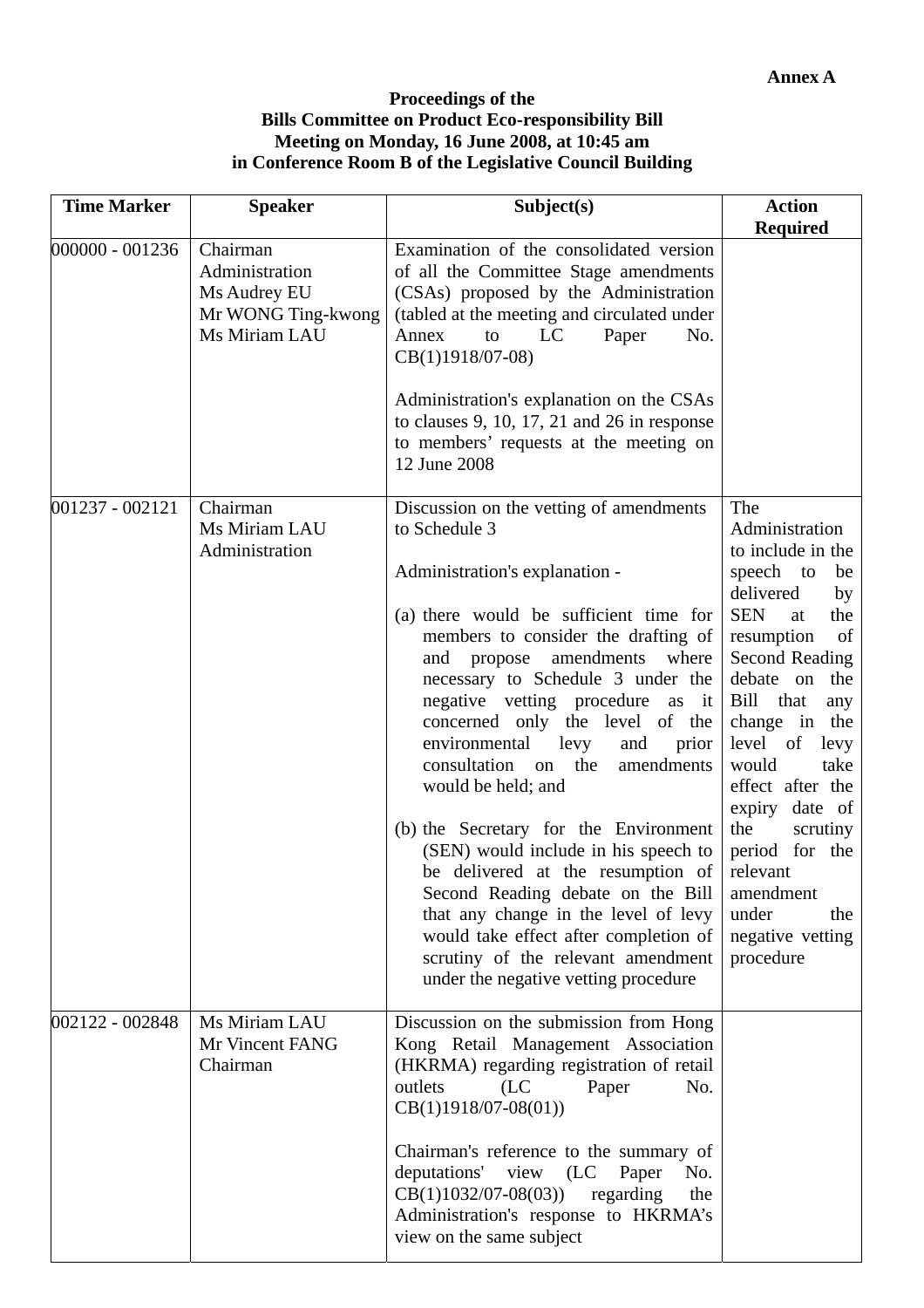| $-2-$              |                                                                |                                                                                                                                                                                                                                   |                                  |  |
|--------------------|----------------------------------------------------------------|-----------------------------------------------------------------------------------------------------------------------------------------------------------------------------------------------------------------------------------|----------------------------------|--|
| <b>Time Marker</b> | <b>Speaker</b>                                                 | Subject(s)                                                                                                                                                                                                                        | <b>Action</b><br><b>Required</b> |  |
|                    |                                                                | Mr Vincent FANG and Ms Miriam LAU's<br>views -                                                                                                                                                                                    |                                  |  |
|                    |                                                                | (a) consultation with retailers on the<br>implementation details of the levy<br>scheme should be conducted as soon<br>as possible to allow sufficient time for<br>training of staff; and                                          |                                  |  |
|                    |                                                                | (b) the trades'<br>should<br>concerns<br>be<br>adequately<br>addressed<br>when<br>formulating regulations                                                                                                                         |                                  |  |
|                    |                                                                | Administration's agreement that there<br>would be adequate consultation with<br>retailers on the implementation details<br>when formulating regulations on the levy<br>scheme on plastic shopping bags (PSBs)                     |                                  |  |
| 002849 - 002858    | Mr WONG Ting-kwong<br>Administration                           | Mr WONG Ting-kwong's enquiry on<br>whether retailers would be required to pay<br>a registration fee under the levy scheme                                                                                                         |                                  |  |
|                    |                                                                | Administration's explanation that<br>no<br>registration fee was imposed under the<br>Bill                                                                                                                                         |                                  |  |
| 002859 - 003024    | Miss CHAN Yuen-han<br>Administration<br>Chairman               | Miss CHAN Yuen-han's enquiry on the<br>implementation time-table of the levy<br>scheme                                                                                                                                            |                                  |  |
|                    |                                                                | Administration's response that the levy<br>scheme was expected to be implemented<br>within the second quarter of 2009 at the<br>earliest                                                                                          |                                  |  |
| 003025 - 003649    | Chairman<br>Administration                                     | Discussion on Administration's response<br>to the lists of follow-up actions arising<br>from the discussions on 5, 10 and<br>12 June 2008 (LC<br>Nos.<br>Paper<br>$CB(1)$ 1918/07-08(02) to (05))                                 |                                  |  |
| 003650 - 003758    | Chairman                                                       | Legislative timetable                                                                                                                                                                                                             |                                  |  |
| 003759 - 004436    | Mr Vincent FANG<br>Chairman<br>Administration<br>Ms Miriam LAU | Mr Vincent FANG's concern about the<br>difficulty in distinguishing between food<br>and medicine under proposed section 1 of<br>Schedule 4, and that greater flexibility<br>should be allowed for exemptions to retail<br>outlets |                                  |  |